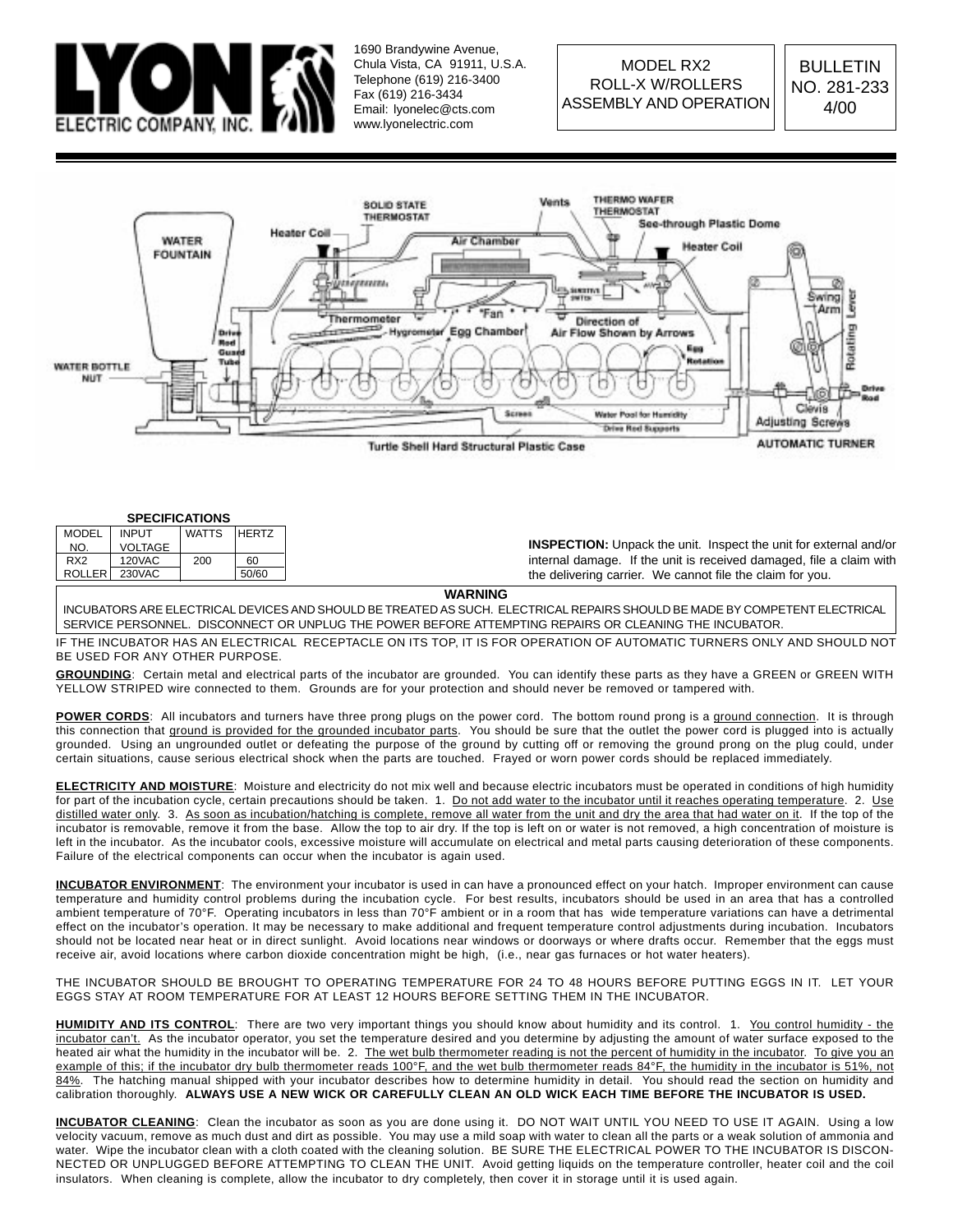# **PLEASE READ THESE INSTRUCTIONS CAREFULLY.**

#### **1. GENERAL INFORMATION**

Position the Roll-X in front of you so that the water fountain is to the back and on your right side. This will aid you in adjusting the Roll-X.

A. Tools needed to assemble the Roll-X:

Slip joint pliers Small phillips screwdriver Small flat head screwdriver

B. Carefully unpack and identify all parts: Clear plastic dome ( packed upside down) Blue Plastic base Water fountain kit The thermometer/hygrometer kit in plastic bag which includes: One flat washer One wing washer/nut One long bolt (3) hex nuts One mercury thermometer with a wick attached to the end of the thermometer (wet bulb),

One regular thermometer (dry bulb)

C. Roller Assembly Parts already assembled:

 Screen 130-080 with the following attached: Side rails 350-152-l (2) Screws SC004-OF-006 (8) Rod supports 120-258 (2) Support screws SN004-40-006 (4) Support nuts NNO04-40-HST (4)

2**.** IF THE UNIT IS AUTOMATIC, THE FOLLOWING ITEMS ARE ENCLOSED:

Automatic turner (available in 110VAC and 230VAC). Two (2) screws and two (2) washers.

#### 3. ASSEMBLING THE ROLL-X2 W/ROLLERS MANUALLY OPERATED: **(See Fig. 233)**

If this unit is to be operated manually, all of item 2 above will be missing. However the assembly of the rest of the unit will be the same as for the Automatic unit.

4. ASSEMBLING THE ROLL-X2 WITH ROLLERS AUTO-MATIC TURNER: **(See Fig. 233)**

The following sub assemblies should be assembled first.

A. Attach the actuator arm assembly to the black automatic turner, using the two screws and washers provided.

B. Slide two (2) small O-rings (#300-104) onto the long axle of the Male toMale roller. (# 320-134)

C. Slide five (5) large O-rings over each Male toMale roller. (# 320-134) and Male to Female roller. (# 320-135) There are extra large O-rings to be used if desired. Position one O-ring under the small end of each egg to prevent them from touching each other. Spacing to be determined by the operator.

D. Set the screen and rail assembly into the base, placing the cut corner end of the screen to the back and right hand side. Right and left side is determined by looking from front, toward the back, the front being the end where the motor mounts.

E. Attach one snap clamp to the guard tube even with one end. Secure as tight as possible using pliers. Insert the tube from inside the base, through the guard tube hole, moving the snap clamp tight against the inside wall. Slide the other snap clamp over the tube and tight against the outside wall, tighten with pliers.Place the flexable cap over the tube end.

F. Attach the automatic black turner assembly to the base using the 2 screws and washers provided. Be sure the leveling pad is attached.

G. Insert the drive rod into the clevis. Slide 1 locking collar onto the drive rod before it enters the base.Continue to slide the rod into the base,over the 2 supports and into the guard tube until it touches back of the tube (ie. the tube cap.) Slide the 2nd collar on to the drive rod on the outside of the clevis.

\*Be sure both locking collars are loose.

IMPORTANT: Plug the turner cord into an appropriate outlet, and activate the drive arm until the clevis is closest to the base. Pull the drive rod out of the guard tube approximately 1/4 inch. Now position the locking collars against the front and back of the clevis, and tighten.

NOTE: Both locking collars must remain tight and secure or the drive rod will not rotate the rollers. They should be inspected often for tightness.

TIP: By positioning the locking collars at different locations,the degree of egg rotation can be controlled. During operation of the unit it will become self

evident where and how to position the collars for varing degrees of egg rotation.

## **INSTALLING YOUR THERMOMETER KIT**

H. Locate the hole on the right back side of the base near to the water fountain. From the inside of the base, insert the thermometer assembly and apply the washer and wing nut to the exterior of the blue base. Tighten the wing nut snugly, but do not over tighten. (The thermometer assembly should extend to the right with the wick hanging down to the front right corner).

The bulbs of the thermometers should slant downward but still clear the eggs to be set. Extend the wick of the wet-bulb or hygrometer through the screen cut corner so that the end will rest on the bottom of the base.

I. Attach all M-M, M-F rollers together, by inserting the axle with the small O-rings into the female end of the M-F roller. This will provide 15 roller assemblies. Next set 1 roller assembly into each slot of the rails. Actuate the motor and check to see that all the rollers are rotating. If any roller does not rotate, make sure the o-ring is contacting the drive rod. Reposition the o-ring if necessary by spreading or closing the gap between the o-ring.

CAUTION: If rollers do not rotate, check the following:

- a. Roller axle ends are touching the sides of the base. Trim or cut axle ends enough to allow roller to rotate free.
- b. Assure o-ring gap is enough to allow o-ring to contact the drive rod. Open or close the gap between the rollers as nec essary.
- c. Each roller should rock slightly on the drive rod. This in sures the o-rings are in contact with the drive rod.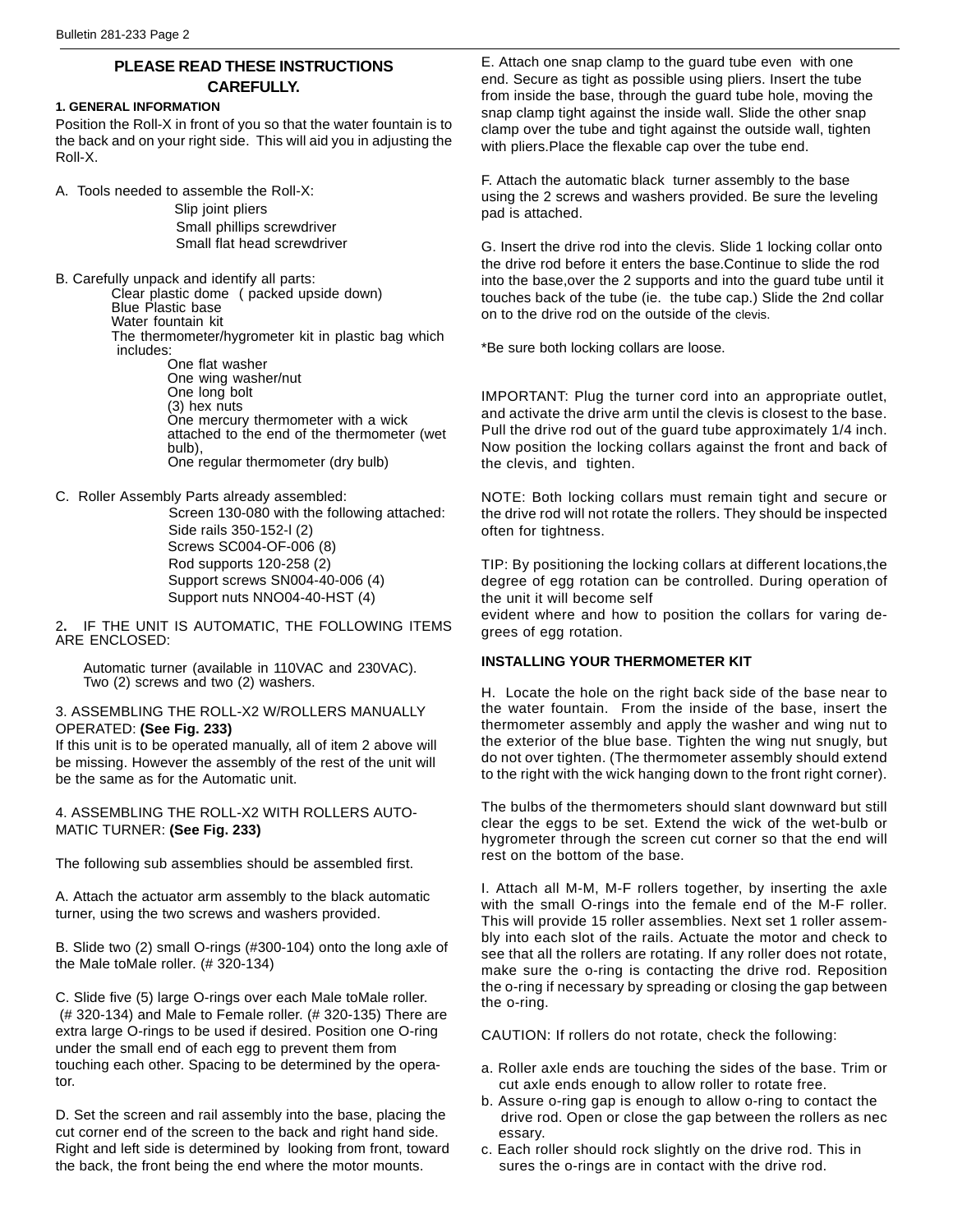## **INSTALLING EXTERNAL WATER FOUNTAIN**

- 5. To install the external water fountain:
- A. Insert the threaded hose barb fitting into the threaded hole provided in the bottom blue base corner where the Thermometer/ Hygrometer kit is mounted. Tighten enough to prevent leaking.
- B. Push the hose piece provided onto the white hose barb that is screwed into blue base.
- C. Push the hose barb on the water fountain base into the hose.
- D. When ready the water fountain bottle height (and thus the water height in the incubator) is adjusted by raising or lowering the nut on the neck of the water fountain bottle.

## NOW PLACE ROLL-X DOME ON BLUE BASE

Plug the long cord from the dome into your electric power source. If you have an Automatic Turner, plug the Automatic Turner cord into the electrical receptacle on the dome (Remember: it is only for the automatic turner).

# **6. SETTING TEMPERATURE CONTROLS**

A The incubator was tested and the temperature regulated to 100° F before it was shipped to you. Due to handling in shipment or the environment it is used in, it may require further adjustment. Temperature adjustment is made according to the type of control ordered with the incubator. They are described in the following paragraphs. Watch the thermometer as the temperature in the incubator rises. The indicator light should go off at 100° F. After the set temperature is reached the light will go on and off at short intervals. This on and off of the indicator light and a constant thermometer reading of 100° F indicates the thermostat is controlling the heat.

**NOTE:** The desired temperature must be constant and stable within the unit **BEFORE** adjusting humidity. Run the incubator without any eggs for a period of 24 to 48 hours, regulating and checking theinternal temperature. This period is required to guarantee that the temperature is constant and stable.

# **VERY IMPORTANT**

**When adjusting the incubator temperature SET THE BRASS OVER- TEMPERATURE CONTROL TO THE DESIRED TEMPERATURE FlRST, THEN THE PRIMARY SOLID STATE TEMPERATURE CONTROL. For example: To set the over temperature control to 101° F. turn the primary solid state control FULL ON (Full clockwise rotation). Adjust wafer backup control so that the incubator temperature stabilizes at 101° F. Then, turn the primary solid state control counterclockwise until the desired incubation temperature is obtained (In this case 100° F.) When this is set at 100° , you will not hear the clickling sound of the backup wafer thermostat any more.**

B. BRASS THERMAL WAFER BACKUP TEMPERATURE CONTROL: A 3 inch diameter brass double wafer that expands with temperature increase and contracts with a drop in temperature. This device should be set 1° F. higher than the incubation temperature setting of the solid state temperature control. It is factory pre-set at 101° F. It operates to help protect your eggs only in the event of failure of the solid state temperature control. When the thermostat is properly adjusted, the wafer expands until the desired temperature is reached. At this point the wafer pushes the plunger on the sensitive snap switch under it, opening the circuit and turning off the heat. As the wafer contracts with temperature drop, it releases the sensitive snap switch turning the heater back on.

To adjust the temperature, loosen the locking wing nut, make the adjustment and lock the setting by retightening the wing nut. You will hear a clicking noise when the wafer opens and closes the circuit.

TURN THE KNOB COUNTER-CLOCKWISE to increase the temperature. To decrease the temperature TURN THE KNOB CLOCKWISE. Turn the knob slowly and carefully making small incremental adjustments. BE SURE TO LOCK THE SETTING BY TIGHTENING THE WING NUT AFTER EACH ADJUSTMENT.

B1. SOLID STATE TEMPERATURE CONTROL: The solid state temperature control is mounted on the baffle of the Roll-X. The regulator (adjusting) shaft protrudes through the incubator dome above the control. Turning the shaft CLOCKWISE will increase the temperature in the incubator. Turning the shaft COUNTER-CLOCKWISE will decrease the temperature. Turn the shaft slowly and carefully when making adjustments.

B2. OPTIONAL TEN TURN POTENTIOMETER SOLID STATE CONTROL: This control performs the same as the solid state control described in paragraph B1 above except that the regulator (adjusting) shaft is a 10 turn potentiometer for precise adjustment. This feature allows approximately one full 360° turn of the control knob to increase or decrease the temperature approximately 2° F.

## **7. SETTING THE HUMIDITY IN THE RX2 INCUBATOR**

Thread the blue plastic nut onto the neck of the water fountain up against the button flare, as high as it will go.

Fill the water fountain with distilled water. Place one finger over the end hole, turn the bottle upside down and insert into the stand. The humidity is adjusted by raising the water fountain using the nut on the neck. Make small incremental adjustments.

## **WATER WILL BEGIN TO GURGLE OUT OF THE FOUN-TAIN. A READING FROM THE WET BULB THERMOM-ETER INDICATING HUMIDITY CAN BE TAKEN AFTER A FEW MINUTES.**

The humidity reading will gradually increase and become stable a few minutes after each adjustment. Increase the humidity in gradual steps until the desired level is achieved.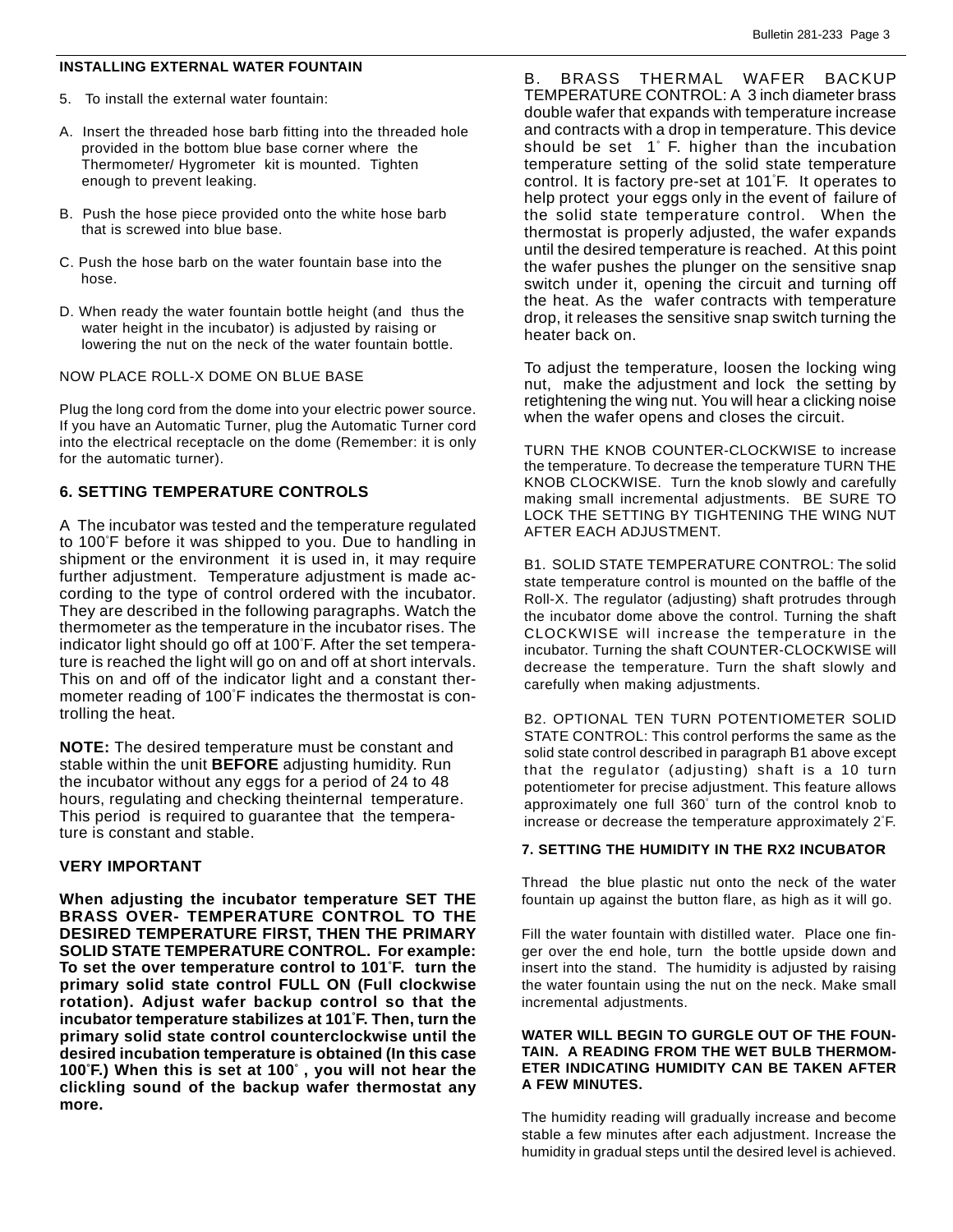Remove the water fountain only when necessary. Each removal will increase the water level in the incubator. Practice withdrawing and replacing the water bottle holding a finger over the end of the water tube. This will help eliminate spilling water into the incubator.

#### **HUMIDITY AND ITS CONTROL:** THERE ARE TWO VERY IMPORTANT THINGS YOU SHOULD KNOW ABOUT HUMIDITY AND ITS CONTROL 1. YOU CONTROL HUMIDITY - THE INCUBATOR CAN'T.

 As the incubator operator, you set the temperature desired and you determine by adjusting the amount of water surface exposed to the heated air what the humidity in the incubator will be. 2. THE WET THERMOM-ETER READING IS NOT THE PERCENT OF HUMIDITY IN THE INCU-BATOR. To give you an example of this; If the incubator DRY BULB THERMOMETER READS 100**o** F., and the WET BULB thermometer reads 85**o**, the Relative Humidity is 53% not 85% . (See chart below) Our Hatching Manual describes how to determine humidity in detail. You should read the section "Humidity and Calibration" thoroughly. **ALWAYS USE NEW OR CLEAN WICK EACH TIME THE INCUBATOR IS USED.**

## **AUTOMATIC TURNER PARTS IDENTIFICATION**

| <b>AUTOMATIC TURNER PARTS</b> |         |         |                           |  |  |  |
|-------------------------------|---------|---------|---------------------------|--|--|--|
| <b>ITEM</b>                   | 120VAC  | 230VAC  | <b>PART DESCRIPTION</b>   |  |  |  |
| 58                            | 125-000 | 125-000 | AT2 Turner Lever Assy.    |  |  |  |
| 60                            | 460-020 | 460-020 | Sensitive Snap Switch     |  |  |  |
| 61                            | 460-034 | 460-034 | <b>Push Button Switch</b> |  |  |  |
| 62, 63                        | 320-071 | 320-072 | Power Motor               |  |  |  |
| 64, 65                        | 320-076 | 320-077 | <b>Timer Motor</b>        |  |  |  |
| 66                            | 350-002 | 350-002 | Power Motor Cam           |  |  |  |
| 67                            | 350-000 | 350-000 | <b>Timer Motor Cam</b>    |  |  |  |
| 68                            | 200-045 | 200-045 | Power Cord                |  |  |  |

| <b>MODELS RX2 REPLACEMENT PARTS LIST</b> |         |                          |  |  |  |  |
|------------------------------------------|---------|--------------------------|--|--|--|--|
| <b>CATALOG NUMBER</b>                    |         | <b>PART DESCRIPTION</b>  |  |  |  |  |
| 120VAC                                   | 230VAC  |                          |  |  |  |  |
| 350-005                                  | 350-005 | Water Fountain Bottle    |  |  |  |  |
| 500-011                                  | 500-011 | Thermometer (2 Used)     |  |  |  |  |
| 350-072                                  | 350-072 | Dome                     |  |  |  |  |
| 350-029                                  | 350-029 | Baffle Plate             |  |  |  |  |
| 320-066                                  | 320-116 | Fan Motor (Muffin Style) |  |  |  |  |
| 350-017                                  | 350-017 | Fan Guard                |  |  |  |  |
| 270-010                                  | 270-011 | <b>Heating Coil</b>      |  |  |  |  |
| 200-028                                  | 200-029 | Power Cord               |  |  |  |  |
| 200-049                                  | 200-049 | Square Receptacle        |  |  |  |  |
| 350-014                                  | 350-014 | Base                     |  |  |  |  |
| 130-000                                  | 130-000 | Screen                   |  |  |  |  |
| 220-010                                  | 220-011 | Solid State Thermostat   |  |  |  |  |
| 220-012                                  | 220-013 | 10 Turn Thermostat       |  |  |  |  |
| 220-016                                  | 220-016 | Thermal Wafer            |  |  |  |  |
| 460-018                                  | 460-018 | Sensitive Snap Switch    |  |  |  |  |
|                                          |         |                          |  |  |  |  |



Telephone (619) 216-3400 Fax (619) 216-3434 1690 Brandywine Avenue Chula Vista, CA 91911

#### **HUMIDITY CALIBRATION**

People often get confused by the apparent contradictions in instructions relating to humidity in hatching. This may be because there are two systems of calibrating humidity. Marsh incubators use the "wet bulb thermometer." The wet bulb thermometer consists of a wick that is attached to a thermometer that hangs in the water . The other system gives the true percentage of humidity reading. In order to make the subject matter understood, a chart is provided that shows the difference between the two types of readings when the temperature in the incubator is 100 degrees. For example, a wet bulb reading of 84 means the actual humidity is 50%.

| <b>WET BULB</b>                                    |                                                 | $=$ RELATIVE HUMIDITY                                       |                                                                                                                           | <b>EGG HATCHING TIME</b>                                                                  |
|----------------------------------------------------|-------------------------------------------------|-------------------------------------------------------------|---------------------------------------------------------------------------------------------------------------------------|-------------------------------------------------------------------------------------------|
| 91<br>90<br>89<br>88<br>87<br>86<br>85<br>84<br>83 | =<br>=<br>=<br>$=$<br>$=$<br>=<br>=<br>=<br>$=$ | 70%<br>68%<br>65%<br>62%<br>59%<br>56%<br>53%<br>50%<br>48% | <b>BREED</b><br><b>Coturnix Quail</b><br><b>Bobwhite</b><br>Pheasant<br>Chukar<br><b>Bantam</b><br>Chicken<br><b>Duck</b> | <b>HATCH</b><br>16 days<br>23 days<br>23 days<br>23 days<br>21 days<br>21 days<br>28 days |
| 82                                                 | =                                               | 46%                                                         | Turkey                                                                                                                    | 28 days                                                                                   |



INCUBATOR TEMPERATURE CONSTANT AND STABLE AT 100° F. (Humidity in the environment approximately 30-40 percent)



Looking down on the incubator base.

The above diagram illustrates how various levels of flooding can be achieved in the bottom of the unit to produce various wet bulb readings. These wet bulb readings can be converted to humidity readings by the use of the chart on page 3.